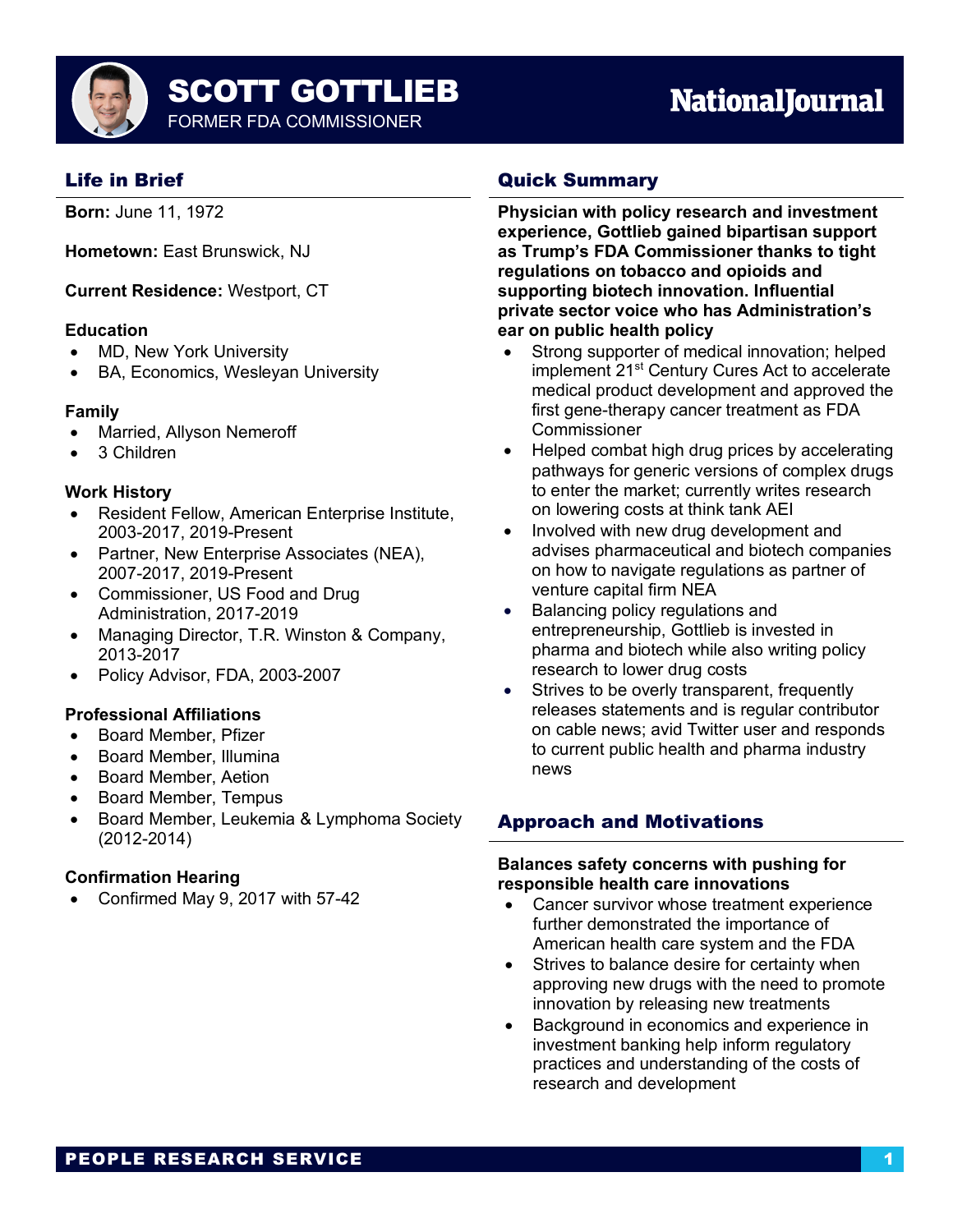FORMER FDA COMMISSIONER

## **Policy Positions and Areas of Focus Core Communities**

**Heavy focus on fostering innovation while combatting misuse and surging prices** 

#### **Curbing Addiction:** *Tightened regulations on tobacco industry and opioids*

- Worked to strictly regulate availability of ecigarettes; banned flavored pods to limit teen use
- Introduced regulations to reduce tobacco levels in combustible cigarettes to nonaddictive levels
- First Major move at FDA was withdrawing Opana ER, an opioid by Endo, from the market after it was linked to misuse
- Issued guidance to further develop antiaddiction medications and admonished insurers for not covering current available drugs

#### **Drug prices:** *Introducing more generics* **to**  *compete with high cost patent-protected drugs*

- Believes the best way for the FDA to lower drug prices is by promoting available competition
- Worked to decrease time for generics to enter market by streamlining biosimilar approvals and ensuring manufacturers of generics can access samples of branded drugs
- Critical of Trump's International Pricing Index, claims it would be difficult to implement and easy for drug companies to manipulate
- Pushed for reclassification of insulin that would take effect in 2020 that would allow biosimilars to enter the market faster and help lower costs
- After leaving FDA, Gottlieb returned to think tank AEI to study affordable solutions to innovative treatments, including gene therapies

### **Biotech:** *Sees gene therapy and medical devices as the future of health care*

- Invests in gene therapy and biopharma companies as partner of NEA
- As FDA director, pushed to make new regulations and approval process for new treatments like gene therapy
- Released a plan for FDA to focus on digital health products after taking office in 2017
- Predicts that 20 new gene and cell therapy treatments will be approved by 2025

**Connections to other researchers and top industry officials** 

#### **Administration Officials:** *Worked in Bush 43 and Trump Administrations*

- Worked as senior adviser for medical technology to former Bush 43 FDA Commissioner Dr. Mark B. McClellan; currently working together at AEI
- Partnered with Seema Verma and Patrick Conway at CMS on policies to lower drug prices
- Served on President Trump's White House transition team; worked closely on HHS transition with Eric Hargan and Nina Owcharenko
- Partnered with HHS Secretary Alex Azar on vaping initiatives

### **Pharma Executives:** *Serves on boards of prominent companies*

- Serves on Pfizer's Regulatory and Compliance and Science and Technology committees
- Director at Illumina, a biotech company working on genetic variation and biological function analysis
- Board member of Tempus, a technology company building a library of clinical and molecular data
- Special Partner at venture capital company NEA, works on health care, devices, biopharma, and services teams; NEA investments include Crisper Therapeutics and Collective Health

#### **Leading Academics and Researchers:** *Copublishes with other thought leaders*

- Publishes op-ed about public health with Harvard professor Marc Lipsitch
- Partners with Michael Strain, AEI researcher on political economy, to write about intersection of health and economics
- Works with Caitlin Rivers, senior scholar at John Hopkins Center for Health Security, on Coronavirus response recommendations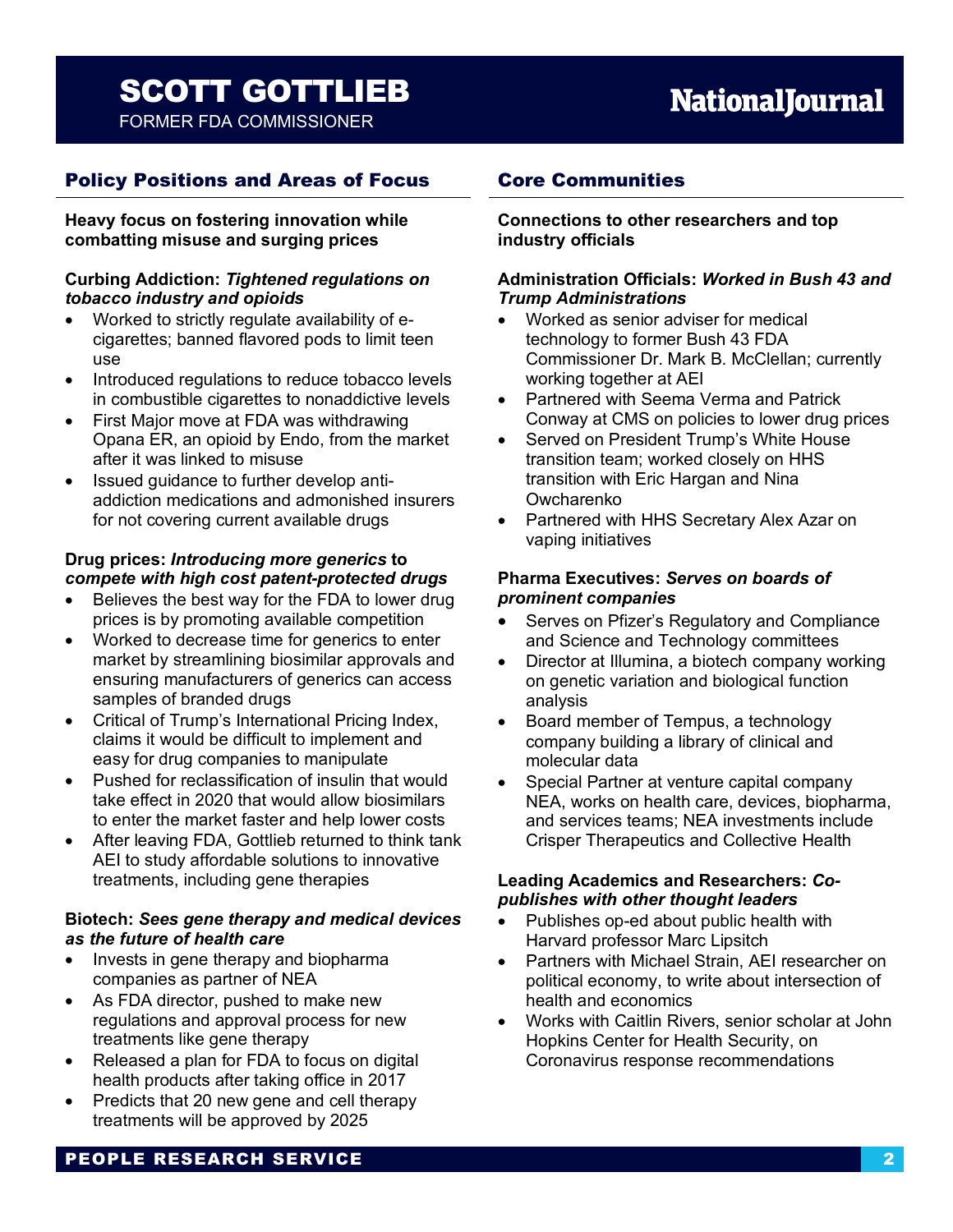## SCOTT GOTTLIEB FORMER FDA COMMISSIONER

# **NationalJournal**

#### **Limited campaign contributions; financial disclosures highlight ties to pharma**

#### **Political Donations**

• Contributes \$625 a quarter to Pfizer Inc. PAC since Sept. 2019

#### **Disclosures**

- Received over \$150,000 in payments to advise Vertex Pharmaceuticals between 2013-2015
- Received over \$90,000 in consulting fees from GlaxoSmithKline, LLC in 2014
- Received \$200,000 in payments from various pharma companies in 2015, and \$150,000 in 2016

## Relevant Financial Information Publications, Media, and Speaking

#### **Prominent figure in national media; publishes research for think tanks**

#### **Publications:** *Publishes op-eds on innovation in health care*

- Favorite Subjects: Price controls and biotech innovation, biosimilars, COVID-19
- Preferred Outlets: Wall Street Journal

#### **Media:** *Regular contributor for CNBC*

- Preferred Outlets: Squawk Box, Face the Nation, former Forbes contributor
- Favorite Subjects: Opioid crisis, lowering drug prices, COVID-19
- Social Media Habits: Active on Twitter

#### **Speaking:** *Engages with think tanks*

- Favorite Subjects: Regulations, biosimilars, tobacco use, gene therapy
- Preferred Audience: Brookings

#### **Congressional Testimony:** *Testified 19 times while FDA Commissioner*

• Testified before Senate Committee on Health, Education, Labor and Pensions to give updates on FDA policy changes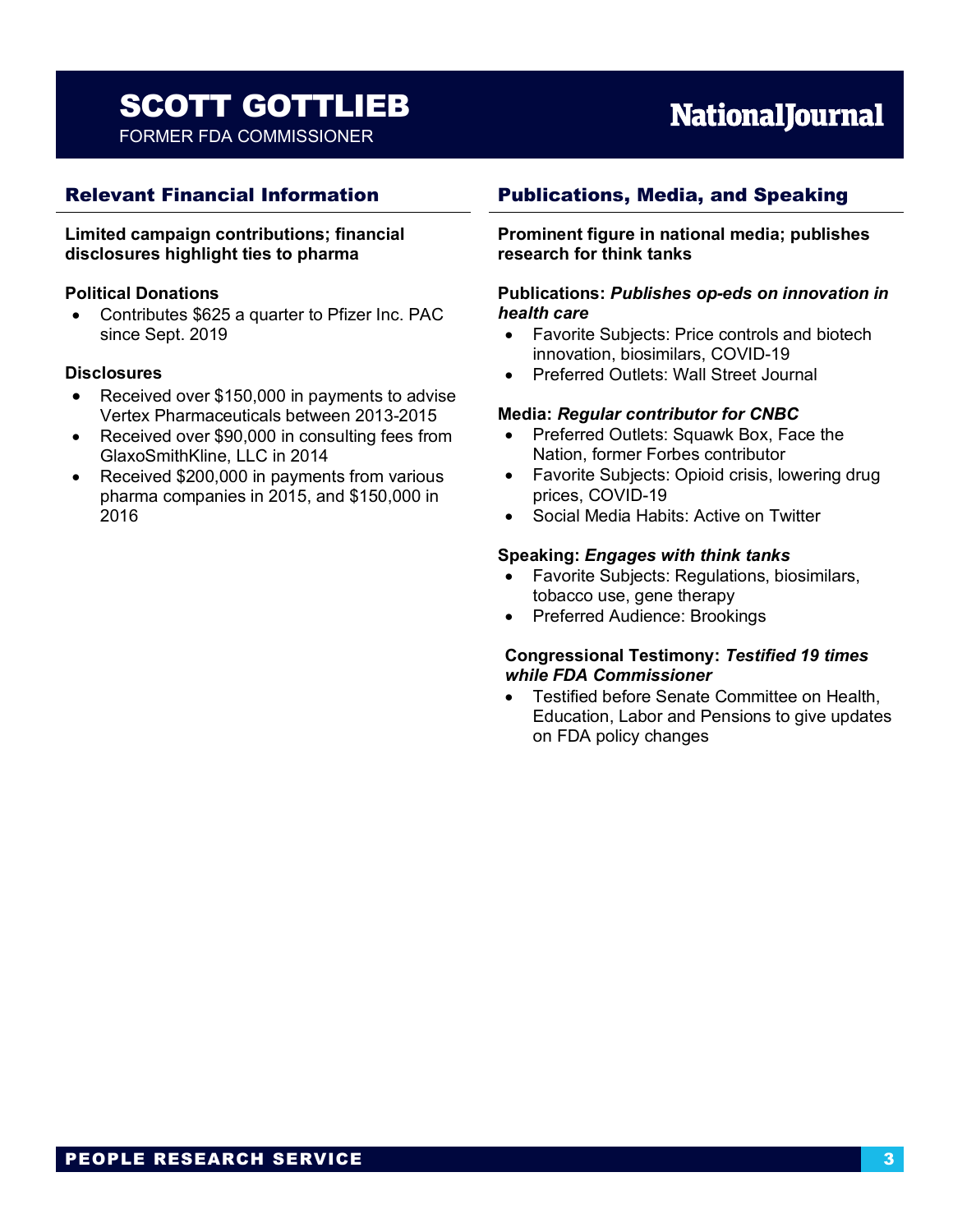FORMER FDA COMMISSIONER

## Family and Personal Background Criticisms and Controversies

#### **Close relationship with his family**

- Mother worked as a Hebrew teacher and father is a physician and Vietnam War veteran
- Wife, Allyson, formally worked as national advertising director for New York Sun
- Gottlieb has 3 daughters, the oldest two are twins
- When working at FDA, commuted every week from his family home in Connecticut to spend weekends with his family

#### **Ties to pharma questioned in confirmation hearings**

• Faced criticism due to his connections to medical device and pharma industry; expressed intent to recuse himself for one year from any agency decisions involving the companies with which he was affiliated